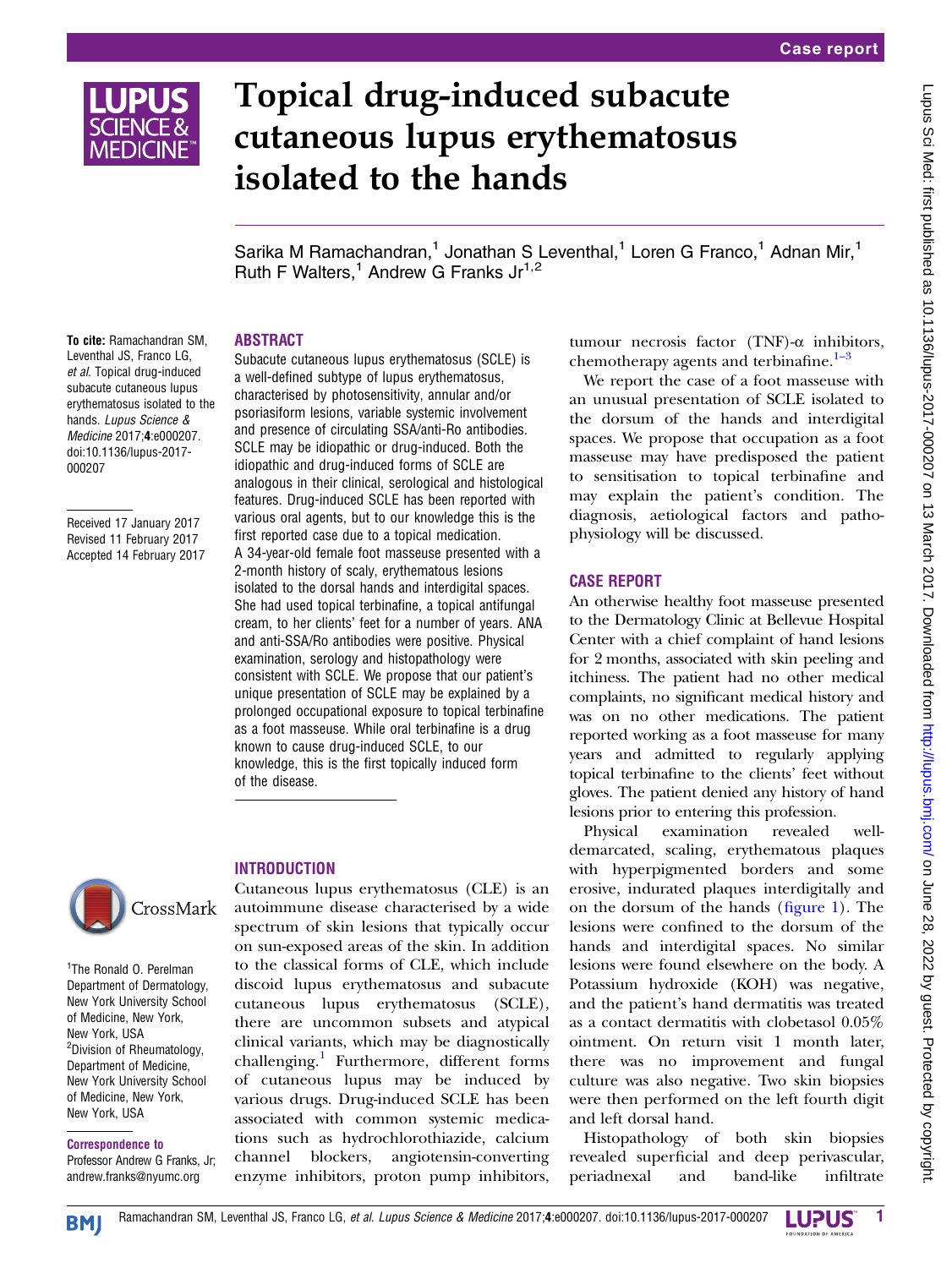#### <span id="page-1-0"></span>Lupus Science & Medicine





Figure 1 Topical terbinafine-induced subacute cutaneous lupus erythematosus. Scaling erythematous plaques with hyperpigmented borders and erosive, indurated plaques interdigitally.

comprised of lymphocytes, histiocytes and rare plasma cells. Lymphocytes extended to the overlying, slightly hyperplastic epidermis with vacuolar changes, numerous necrotic keratinocytes and hyperkeratosis with foci of parakeratosis. A Periodic acid–Schiff (PAS)-D stain revealed slight thickening of the basement membrane and no evidence of fungal hyphae. A colloidal iron stain revealed increased deposits of connective tissue mucin throughout the dermis, most prominent in the reticular dermis. No spongiosis was noted (figure 2A,B). These findings were most consistent with a connective tissue disease such as discoid lupus or SCLE.

Laboratory evaluation performed after biopsy revealed normal complete blood count, kidney function, hepatic panel and urinalysis. ANA was positive in a speckled pattern at a titre of 1:40, anti-Anti-Sjögren's syndrome type A (SSA)/Ro antibody was positive at 1.6 Antibody Index (AI) and anti-Anti-Sjögren's syndrome type B (SSB)/La antibody was negative. Based on the clinical history, physical examination, histopathology and serology, the diagnosis of acral SCLE was made. After discontinuation of topical terbinafine, the lesions gradually resolved, and on telephone follow-up 6 months later there has been no further recurrence of the illness.

#### **DISCUSSION**

CLE is a highly photosensitive condition that usually affects sun-exposed areas of the face and scalp.<sup>[1](#page-2-0)</sup> It does not commonly affect the hands in isolation without any other lesions in more photosensitive areas of the body. A literature search disclosed many reports on CLE and involvement of acral surfaces, none of which described this rare and atypical clinical presentation of isolated dorsal and interdigital SCLE. $45$  Of those cases reported in the literature, the majority presented with discoid lesions.[4 5](#page-2-0) Our patient had primarily scaly, erythematous lesions of the fingers and interdigital spaces that were clinically most consistent with SCLE and supported by positive speckled ANA and positive anti-SSA/Ro antibodies. $1267$  SCLE may be induced by various oral medications, most commonly antihypertensive agents and oral terbinafine.<sup>[2](#page-2-0)</sup> One study found that patients with



Figure 2 (A) Topical terbinafine-induced subacute cutaneous lupus erythematosus (SCLE). H&E stain revealed hyperkeratosis, superficial and deep perivascular lymphohistiocytic infiltrate, vacuolar changes and deposits of connective tissue mucin in dermis. (B) Topical terbinafine-induced SCLE. Colloidal iron stain revealed increased deposits of connective tissue mucin throughout the dermis, most prominent in the reticular dermis.

drug-induced SCLE were older, had more extensive skin involvement and had an increased incidence of bullous, erythema multiforme-like and vasculitic lesions com-pared with individuals with idiopathic SCLE.<sup>[7](#page-2-0)</sup> Photodistribution is characteristic as in our patient, and resolution occurred within a few months without treatment as noted in the literature. $\delta$  Interestingly, our patient's unusual presentation of localised SCLE lesions on the hands may be explained by an occupational exposure to a topical drug, namely terbinafine.

As a foot masseuse, the patient was exposed almost daily to topical terbinafine. Systemic administration of this agent is a well-known cause of drug-induced SCLE, but there are no reports of topical induction of SCLE.<sup>[12689](#page-2-0)</sup> Terbinafine is an allylamine with antimycotic effects that is used in the treatment of fungal foot and nail infections. $\frac{10}{10}$  $\frac{10}{10}$  $\frac{10}{10}$  It is a highly lipophilic substance that may concentrate in the skin, nails and fatty tissue for a prolonged period of time $10$  While topical terbinafine is not readily absorbed into the systemic circulation and therefore would unlikely cause systemic lupus flare, the possibility arises that if locally absorbed it may induce focal development of  $SCLE^{10}$  $SCLE^{10}$  $SCLE^{10}$  Studies have